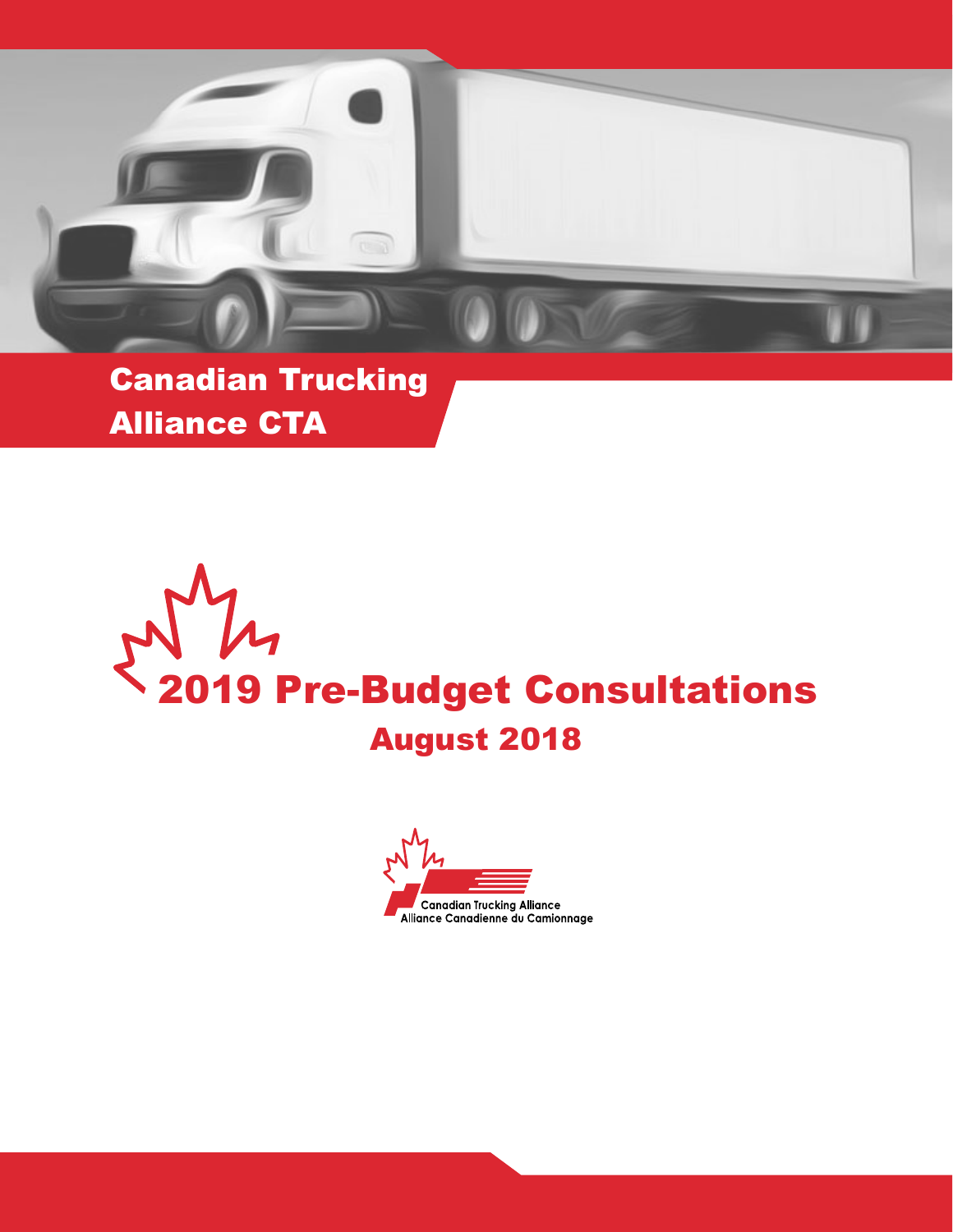## **Recommendations:**

## **Recommendation 1**

The government stop widespread tax evasion in the trucking industry by addressing a new employment model known as 'Driver Inc'. CTA requests the CRA be given the necessary funding to support industry in combating the spread of the Driver Inc model.

### **Recommendation 2**

The government support key infrastructure projects to help facilitate Canadian trade. Urgent projects are listed in this document and a more comprehensive list can be found through the provided link.

### **Recommendation 3**

The government restore federal excise tax rebates on certain GHG-reducing technologies in the trucking industry which were eliminated in Budget 2016.

### **Recommendation 4**

CTA has provided a link to our 10-point action plan for truck safety and asks Transport Canada for its support in this endeavour. One of the most important safety initiatives is the mandating of electronic logging devices (ELDs) which Transport Canada is in the process of doing. CTA asks this initiative be made a priority and that it is enforced on Canada's roadways no later than January 1, 2020.

#### **Recommendation 5**

The government expedite proposed modifications to the Temporary Foreign Workers Program to assist the industry in dealing with the truck driver shortage, which is reaching a crisis point.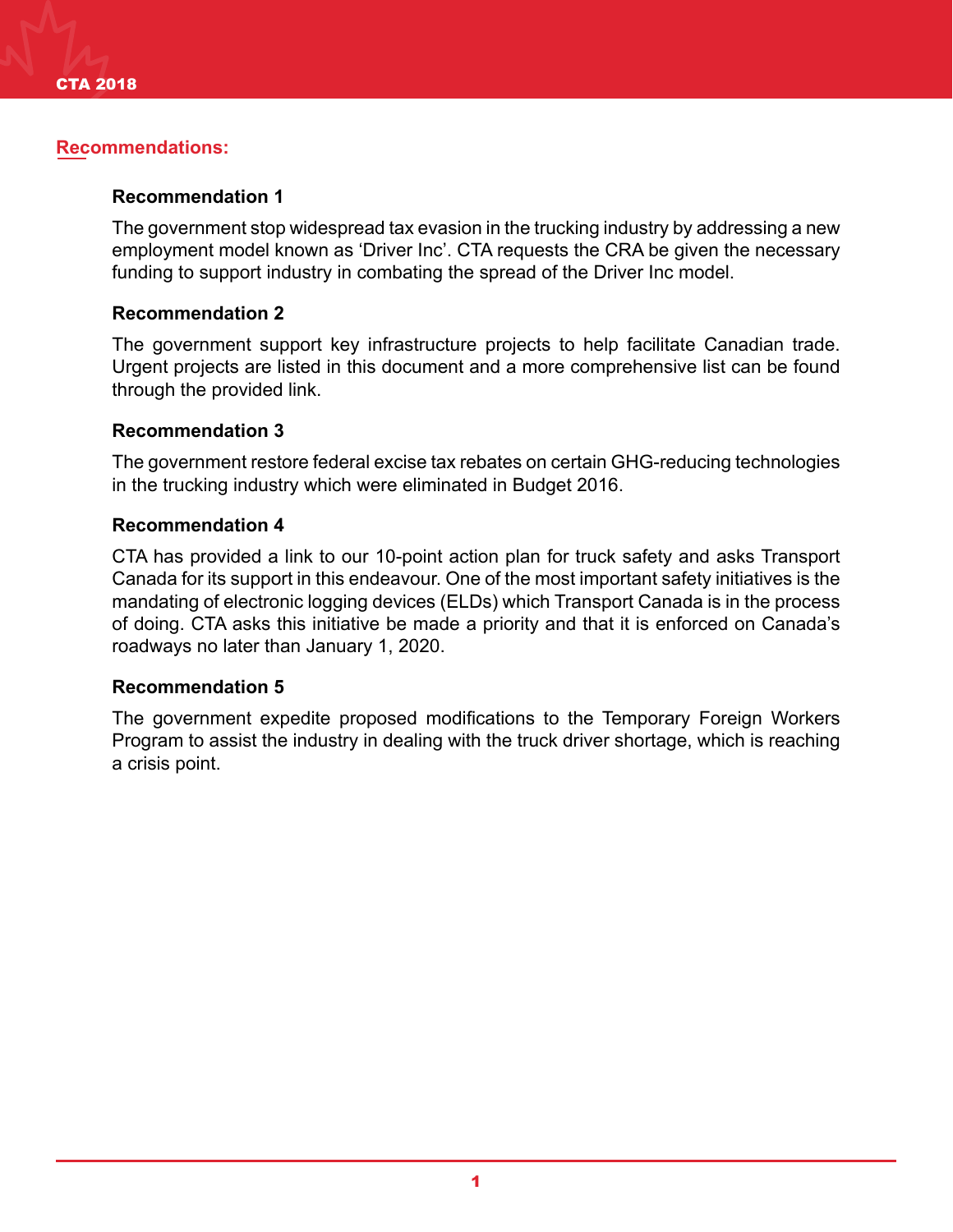# **Canadian Trucking Alliance**

The Canadian Trucking Alliance (CTA) is a federation of provincial trucking associations. With over 4,500 member carriers, CTA represents a broad

cross-section of the industry – all sizes, regions, commodity-based services and specialties. Our members employ approximately 150,000 Canadians and are responsible for servicing about 70% of the country's road freight needs.



# **Tax Fairness: Truckers Offer Governments \$1 Billion**

" *If the Driver Inc. issue is not addressed now, CTA*  " *this practice to be able to compete.believes within two years this will be the predominate practice in our industry. Even carriers who oppose the Drive Inc. model now will soon be forced to use* 

Known as 'Driver Inc', a number of drivers and carriers are entering into agreements whereby drivers incorporate themselves and then 'sell' their driving services to the carrier. It's important to note these drivers

are not traditional owner-operators as they do not own, lease or operate a vehicle. These Driver Inc operators drive the carrier's vehicles and are virtually indistinguishable from an 'employee'.

We know many of the companies and drivers involved in this scheme are knowingly avoiding their tax responsibilities, including paying the appropriate source deductions (CPP, EI, etc.). From the driver's perspective, many are trying to unjustly benefit from small business tax advantages. We also know many carriers who are employing the Driver Inc model are avoiding paying their workers' compensation premiums and skirting their responsibilities under the Canada Labour Code. Considering trucking is the second largest federally-regulated employment sector, only after the federal government itself, there is no doubt the government should be concerned with the potential enormity of this



issue. If just 25% of the total driver population were to participate in the Driver Inc model, we estimate this would represent at least \$1.12 billion in tax and other revenue leakages.

While it's difficult to pinpoint the exact percentage of drivers misclassified in this way, the potential tax leakage and the distorting effect on the industry, even a small rate of Driver Inc drivers could impose, needs to be taken seriously. If this practice is to continue unchecked, CTA expects the entire industry will rapidly move to this model given the competitive savings. CTA, therefore, requests CRA be given the necessary funding to support industry in combating tax evasion.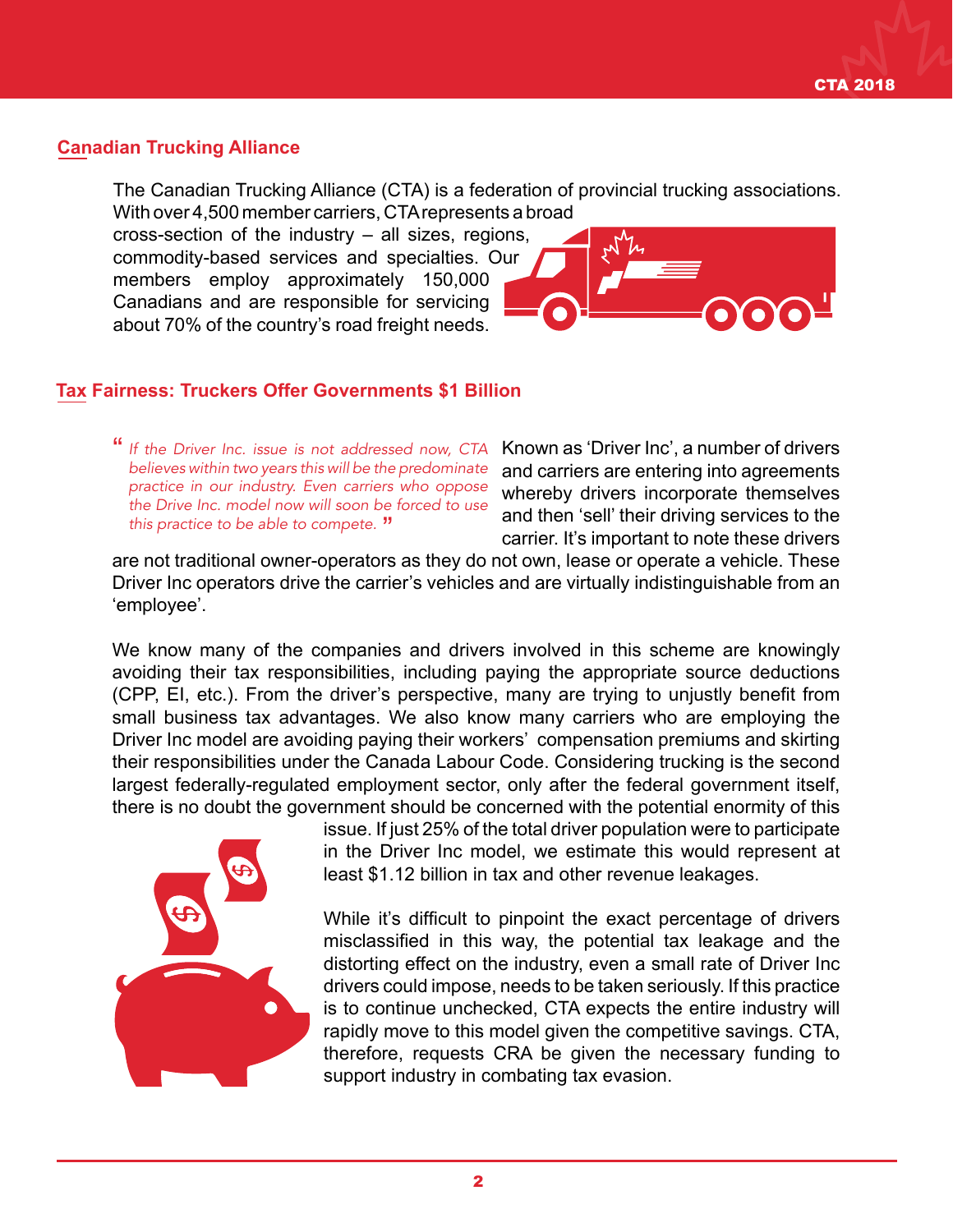## **Infrastructure**

" " *movement of freight in some way. Our economy is multi-faceted, ranging from farming and natural resource based to manufacturing and knowledge-based businesses – all of which depend on the* 

Canada's economic prosperity depends on the ability of its industries to compete for market share in the North American supply chain. As the preferred mode for getting finished goods and business inputs to market efficiently and reliably, trucking

plays a vital economic role. Well maintained bridges, highways and interchanges, border crossings, and adequate access to major freight centres are of the utmost importance to the industry. It is critical the government recognizes the essential role trucking plays as it sets infrastructure spending priorities.

*A complete list of infrastructure projects can be found [here.](http://cantruck.ca/cta-infrastructure-priorities-2018-2019/) With that said, there are several key projects that CTA believes require the federal government's urgent attention. (1) Route 185 Quebec/ Atlantic Canada (2) Truck Parking Along the Trans Canada Highway (3) Highway 40 and Wapiti Bridge Alberta (4) Gordie Howe Bridge Completion.* 

## **Route 185 from Saint-Antonin to Saint-Louis-du-Ha! Ha!/ Highway 85/Road 185 between Rivière-du-Loup (in Québec) and Edmunston (in New-Brunswick)**

These stretches of roadway are in urgent need of upgrading. If completed, this would connect all of Eastern Canada with four lane highways from Halifax to Toronto. Upgrading Hwy 185, often cited as one of the most dangerous highways in Canada, should markedly improve safety. From a trade perspective, it would also allow the trucking industry to run long-combination vehicles (LCVs) from Halifax to Toronto, making the delivery of goods much more efficient while reducing emissions.

# **Truck Parking**

" " *strategy for truck parking across Canada. Now more than ever we need a federal* 

devices (ELDs) – which track driver's hours of service and replace the paper logbook regime – the availability of adequate truck parking is more critical than ever. In turn, safe parking for commercial vehicles supports a healthier and more efficient national supply chain. The federal government needs to explore with the provinces potential solutions and develop a strategy for truck parking on Canada's National Highway System.

As Canada and the U.S. move towards the implementation of mandatory electronic logging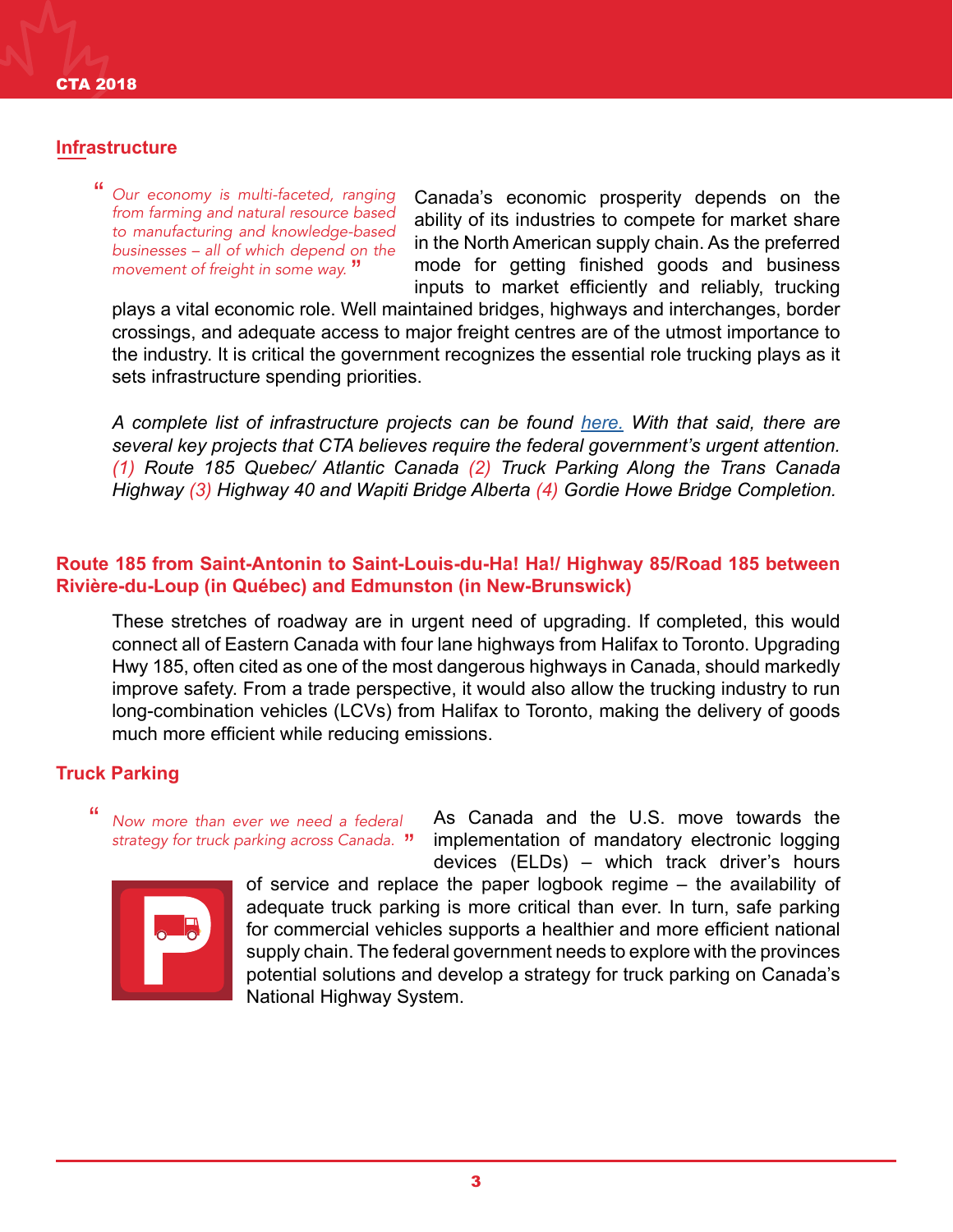# **Highway 40 Twinning and Wapiti Bridge Twinning in the Grande Prairie Area**

This project is critical for the safety of operators who transport softwood lumber and oil and gas in the area. The collision rate for this stretch is 206 collisions per hundred million vehicle kilometers traveled, compared to the provincial average of 83 for undivided highways. The current highway volume at the Wapiti Bridge is 9,060 vehicles on average per day, with commercial traffic making up 50.6% of that total. Projected oil and gas investment and tree harvest plans will only increase traffic on this already overstressed corridor. Our forestry partners in the area have plans for 50,000 loads (100,000 if you include the unloaded travel) along this route alone. Out of all of the challenges facing the Grande Prairie area, investment in this project demands the most priority.

#### **Gordie Howe Bridge**

The addition of the Gordie Howe Bridge will have a significant impact on the trucking industry and Canada-US trade. The federal government has shown great leadership on this project. CTA implores the government to continue its support and to ensure this project is completed as soon as possible.

#### **Investments in our Borders**

The electronic systems Canada Border Services Agency (CBSA) uses to process trade information requires upgrades to meet the demands of today's cross-border trade. The issue can be resolved by investing capital in the CBSA IT systems and adding staff. We realize funding required to upgrade these outdated systems is significant, but such an investment is dwarfed by the immediate and long-term damage the economy would suffer if these investments are not made. Ongoing staffing shortages appear to be getting worse, thickening the border and impeding the facilitation of cross-border commerce. As a result, the Canadian cross-border business community is forced to brace for unprecedented disruptions and weakening of the Canadian supply chain.

## **Excise Tax Rebate**

" *By improving fuel economy, the industry shields itself from*  societal benefits." *increasing fuel costs while lowering GHG emissions for* 

In the 2016 federal budget, the government removed trucking companies' ability to apply for federal excise tax refunds on diesel fuel used for anti-idling devices such as auxiliary power units (APUs) that heat/cool truck cabs, refrigerated units and fuel used in other GHG reducing technology. Not only do these technologies



greatly assist our industry in meeting mandated emission reduction targets, but they are also vital to the operation of our businesses and the customers we serve, particularly in the agriculture, food and pharmaceutical sectors. This change is also inconsistent with the government's historic policy of not taxing home heating fuel. CTA is seeking a reversal of this policy to support the trucking industry as it prepares for Phase II GHG regulations.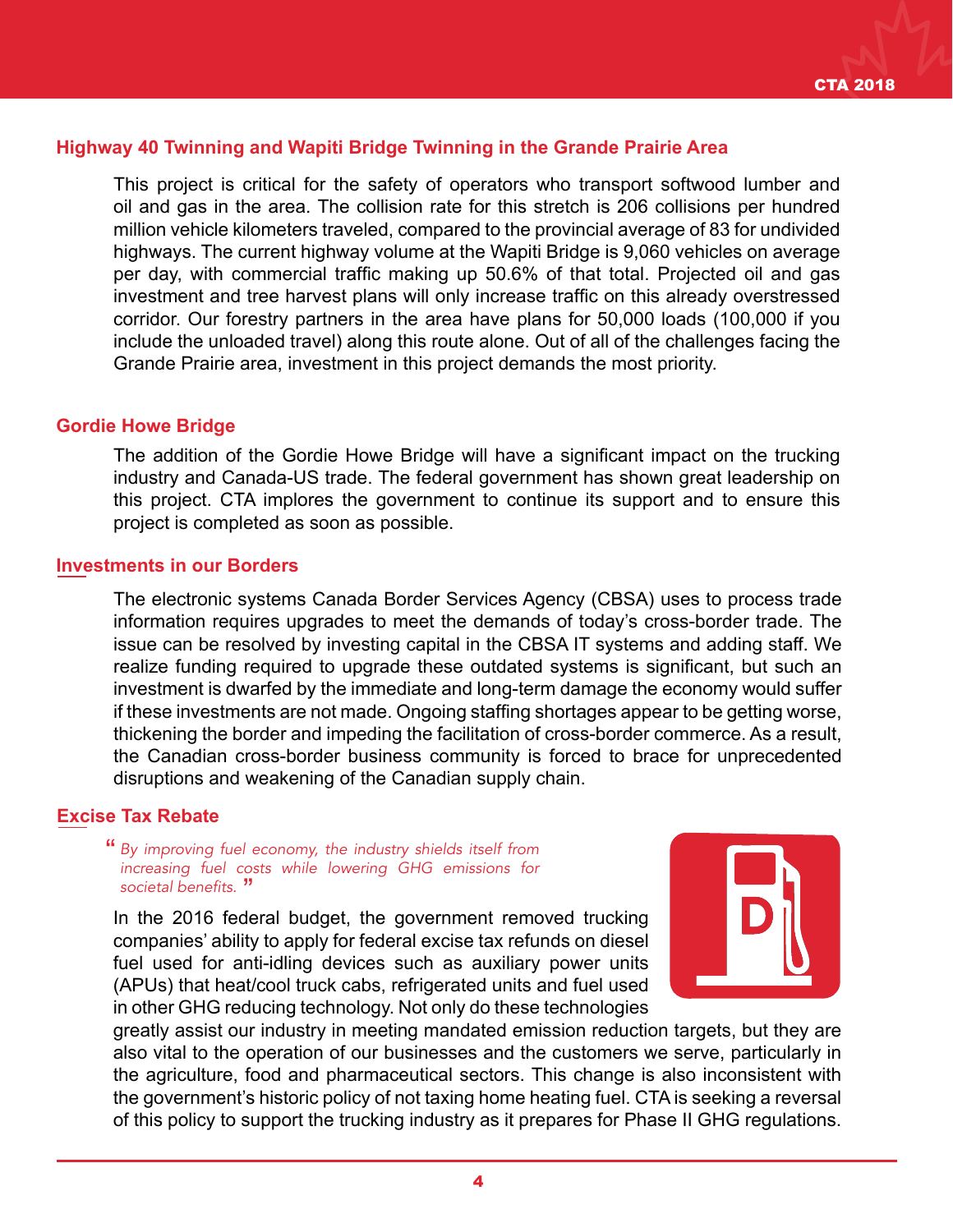Relatedly, CTA requested government explain how the trucking industry is to manage and administer its responsibilities under the carbon pricing regime in any so-called 'backstop jurisdiction'. We have not yet received a response. The trucking industry remains firmly committed to reducing its carbon footprint, but the federal government needs to help carriers understand how they're supposed to reach these goals while also removing barriers that discourage carriers from investing in greener-technology.

# **Accelerated CCA Rates**

The Capital Cost Allowance (CCA) claim for a class of depreciable property is based on a prescribed rate that is generally based on the useful life of the property. Class 43.1 and 43.2 of the Income Tax Act provide a higher CCA rate than would otherwise be available as an incentive to encourage businesses to invest in specified clean, energy efficient equipment. CTA recommends the government provide an accelerated CCA rate for carbon-reducing trucking equipment as identified by Environment and Climate Change Canada's Phase I and II heavy truck regulations. Should Class 43.1 not be seen as a viable option, CTA would encourage the federal government to explore other options within the tax code. Beyond environmental reasons for this tax change, the Canadian trucking industry is falling further behind our US competition. US CCA rates are far more advantageous allowing US carriers to write down trucks in half the time. This tax advantage for US trucking companies over their Canadian counterparts has been further widened by the recent corporate tax reductions introduced by President Trump which eliminates the historic Canadian advantage in this area. Canada must address this growing tax inequity between Canadian and US fleets.

# **Truck Safety - CTA Ten-Point Action Plan and ELDs**

The ELD mandate is one of the most Most trucking companies and truck drivers far exceed minimal safety requirements. However, recent events remind all of us we can raise the bar in " " *adopt to improve road safety.* significant measures the government can



dealing with those operators who do not to make the proper investments and commitment towards highway safety. CTA and the provincial trucking associations will increase efforts with Transport Canada and provincial governments on implementing CTA's 10-point action plan, [available here,](file:/Users/erica.giansante/OneDrive%20-%20Ontario%20Trucking%20Association/Erica/CTA%2010%20point%20Action%20Plan/CTA%2010%20Point%20Action%20Plan%20Truck%20Safety.pdf) including the implementation of mandatory Electronic Logging Devices (ELDs) to track truck drivers' hours of service. CTA strongly believes this regulation needs to be finalized in 2018 and enforced no later than January 1, 2020. However, CTA grows fearful we may not see an ELD

regulation until 2021 or later. Unacceptable delays only serve to heighten the gap between Canada and the US (which mandated ELDS in December 2017) while allowing those that circumvent hours of service rules to continue doing so.